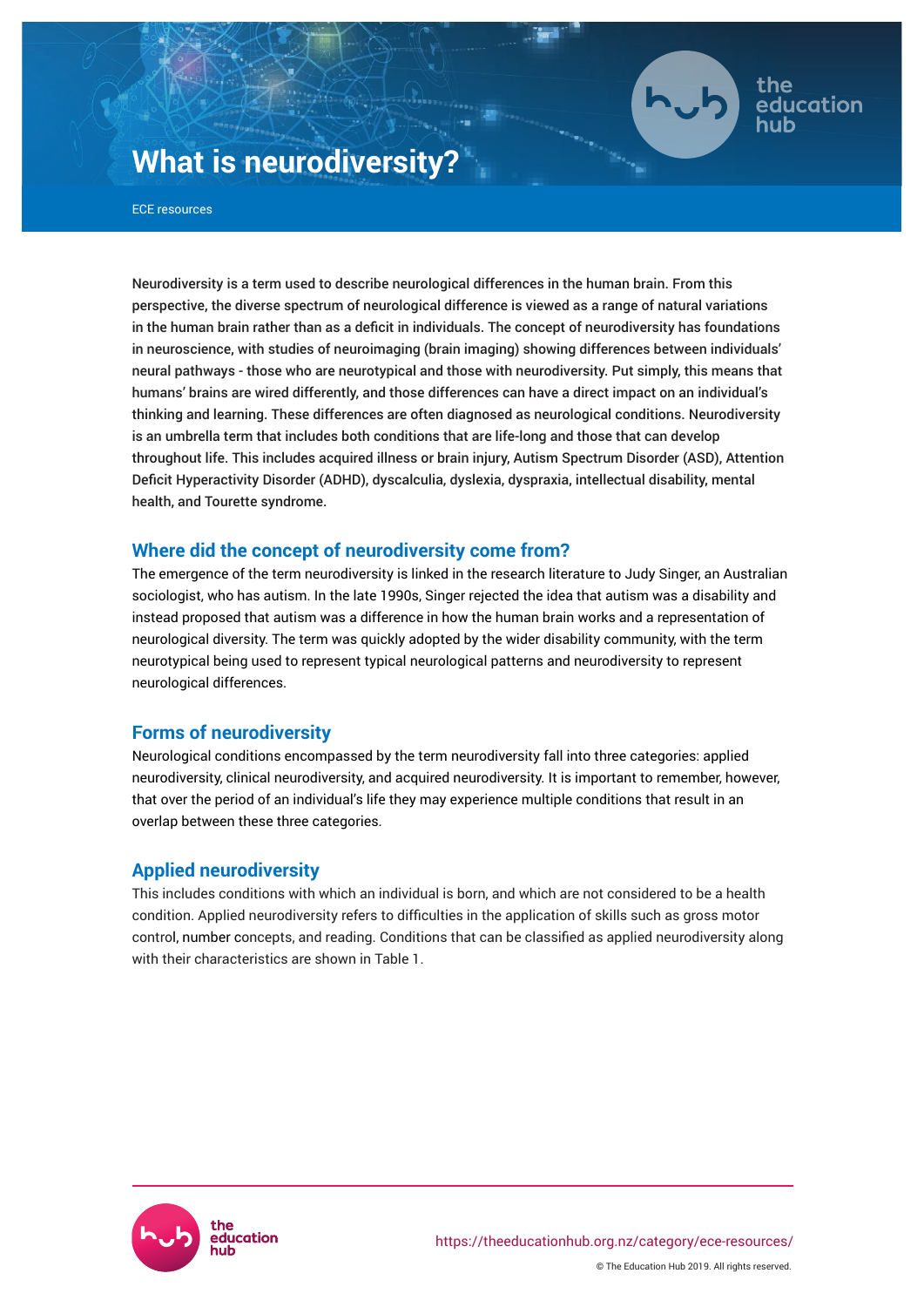| <b>CONDITION</b> | <b>CHARACTERISTICS</b>                                                                                                                                                                                                                                      |
|------------------|-------------------------------------------------------------------------------------------------------------------------------------------------------------------------------------------------------------------------------------------------------------|
| Dyscalculia      | Dyscalculia can lead to difficulties in understanding numbers and applying number<br>concepts and calculation.                                                                                                                                              |
| Dyslexia         | Dyslexia affects language processing in the brain and can lead to difficulty with<br>reading, writing, and ordering speech.                                                                                                                                 |
| Dyspraxia        | Dyspraxia is a developmental condition that can affect the processes involved in<br>an individual's planning and execution of movement. Dyspraxia can also affect an<br>individual's intellectual, physical, social and emotional, and sensory development. |

Table 1: Applied neurodiverse conditions

# **Clinical neurodiversity**

This includes neurological differences with which an individual is born, and which are considered to be health conditions. Clinical neurodiversity relates to difficulties in communication, social skills, behaviour, and impulse control. Conditions that can be classified as clinical neurodiversity along with their characteristics are shown in Table 2.

| <b>CONDITION</b>                                      | <b>CHARACTERISTICS</b>                                                                                                                                                                                                                                                                                                                                  |
|-------------------------------------------------------|---------------------------------------------------------------------------------------------------------------------------------------------------------------------------------------------------------------------------------------------------------------------------------------------------------------------------------------------------------|
| Attention deficit<br>hyperactivity<br>disorder (ADHD) | ADHD is a developmental condition that has 3 sub-groups: hyperactive ADHD,<br>impulsive ADHD, and inattentive ADHD. Individuals may experience effects<br>that predominantly fall within one category or a combination of categories.<br>ADHD can affect an individual's attention span, impulse control, mood<br>regulation, and ability to sit still. |
| Autism                                                | Autism is a developmental condition that can affect an individual's<br>communication, social interaction, impulse control, interest levels, and sensory<br>regulation. Autism is a spectrum condition so the severity and specific effects<br>can vary greatly for each individual.                                                                     |
| Intellectual<br>disability                            | Intellectual disability is a developmental condition that can impact the<br>development of an individual's cognitive function and adaptive behaviour skills.<br>These two things can affect thinking, learning, problem solving and reasoning.                                                                                                          |
| Tourette Syndrome                                     | Tourette Syndrome is a condition that affects an individual's nervous system.<br>Common characteristics of Tourette Syndrome include uncontrollable and<br>repetitive movements and vocalisations.                                                                                                                                                      |

Table 2: Clinical neurodiverse conditions

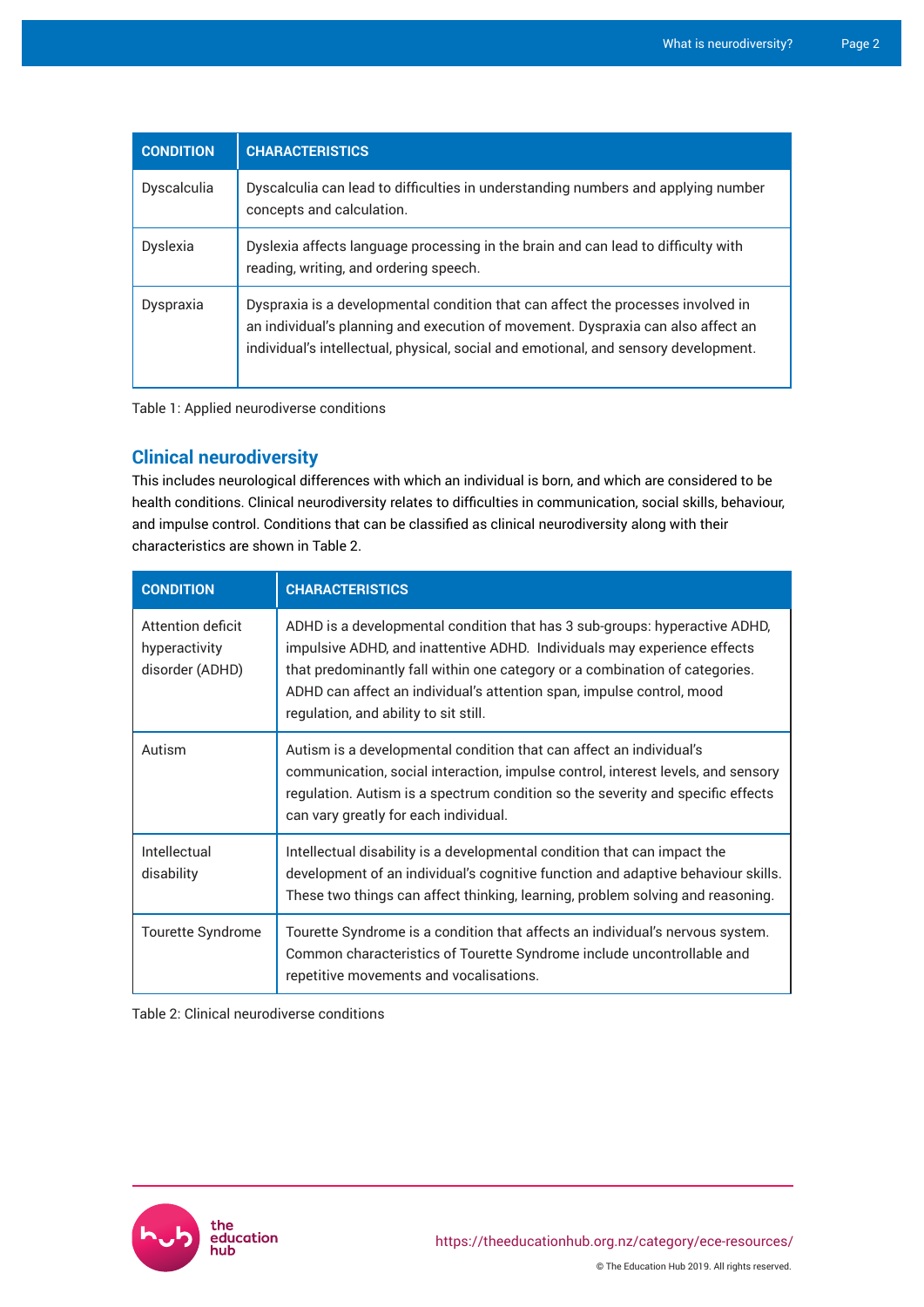# **Acquired neurodiversity**

This includes neurological differences that can develop as part of a health condition or injury.

Acquired neurodiversity relates to conditions that can be resolved as an illness or injury heals, as well as conditions that can worsen as an individual's health deteriorates. Conditions that can be classified as acquired neurodiversity along with their characteristics are shown in Table 3.

| <b>CONDITION</b>         | <b>CHARACTERISTICS</b>                                                                                                                                                                                                                                                                                                                                                                                                                                                                                                 |
|--------------------------|------------------------------------------------------------------------------------------------------------------------------------------------------------------------------------------------------------------------------------------------------------------------------------------------------------------------------------------------------------------------------------------------------------------------------------------------------------------------------------------------------------------------|
| Acquired brain<br>injury | Acquired brain injury is damage to the brain that is caused by an accident or<br>event. This condition can affect a person's memory, personal organisation,<br>communication skills and their ability to concentrate.                                                                                                                                                                                                                                                                                                  |
| <b>Illness</b>           | Illnesses themselves, along with the treatment of some illnesses, can result<br>in either permanent, degenerative, or temporary neurological conditions. For<br>example, stroke, Parkinson's Disease, Chronic Fatigue Syndrome, and some<br>cancer treatments can all affect an individual's neural system and lead to an<br>illness-related neurological condition.                                                                                                                                                   |
| Mental health            | Under the neurodiversity umbrella, mental health refers to conditions that<br>can affect cognition such as anxiety, depression, and obsessive compulsive<br>disorder. These conditions can occur for a number of reasons including<br>trauma, the side effects of medication, exposure to certain substances, or as a<br>response to a significant life event. Mental health is considered to be acquired<br>neurodiversity as these conditions can be episodic and have temporary effects<br>on a person's cognition. |

Table 3: Acquired neurodiverse conditions

It is important to remember that characteristics of conditions like those listed above will have varying impacts and levels of severity in individuals diagnosed as having those conditions. It is also important to remember that, while an individual may display characteristics of a specific condition, they may not in fact have that condition. Through the neurodiversity model, we can begin to understand how and why an individual may display and experience characteristics that overlap multiple conditions as these conditions are interrelated and all stem from neurological differences.

# **Variations in terminology**

In some of the literature on neurodiversity, what is often referred to elsewhere as Autism Spectrum Disorder (ASD) is instead referred to as Autism Spectrum Condition (ASC). While different in approach, these terms are referring to the same thing. The shift in language is deliberate as it rejects the medical model of diversity that frames human differences as disorders that need to be cured in favour of a more social model of diversity as a natural occurrence. While this aligns with the neurodiversity model, it is not applied universally. For example, Attention Deficit Hyperactivity Disorder includes the words deficit and disorder, neither of which reflect the social model of difference with which neurodiversity is aligned. This terminology is a representation of the pervasive influence of medical models of diversity rather than a representation of the neurodiversity perspective.

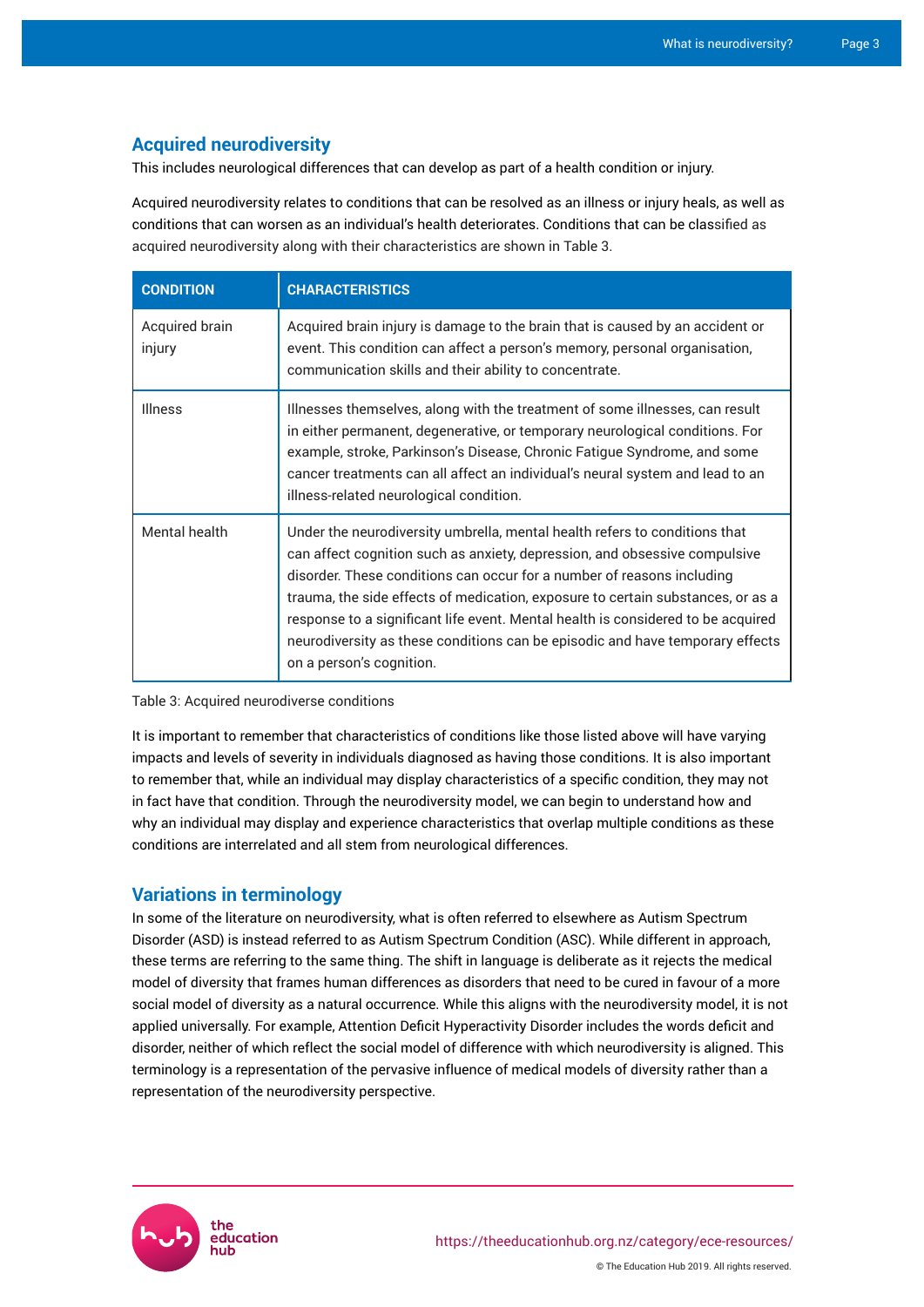## **A strengths-based model**

The concept of neurodiversity represents a strengths-based model which acknowledges that, while some children learn and think differently, these are simply differences and not deficits. The neurodiversity model shifts the focus away from the challenges that a neurodiverse individual may experience to the strengths that they possess. For example, a child diagnosed with autism spectrum disorder may have a heightened sensitivity to certain sounds or textures and excellent attention to detail.

Designing learning activities that allow children to draw on their known strengths can create opportunities for children to learn and develop in ways that suit their individual abilities. Using a strengths-based approach is one way to create learning opportunities that allow children to experience success and develop confidence in their abilities while also ensuring that the things that children find challenging do not become barriers to their learning. This approach that can benefit not only neurodiverse children but all children.

By highlighting the positives of neurodiversity, the strengths-based approach has the potential to increase awareness and understanding about neurological difference while also reducing social stigma. The positive framing of difference in the neurodiversity model can also assist teachers and ECE settings who may be thinking about how to support neurodiverse children to be successful learners.

## **Supporting neurodiverse children**

One goal of the neurodiversity model is to provide appropriate support for neurodiverse children. When a child has an official diagnosis, support can be tailored to meet their individual learning support needs based on the challenges that diagnosis brings. Some children may never receive an official diagnosis but still present characteristics that align with a neurological condition. Support can still be provided to these children using the strengths-based approach of the neurodiversity model. When a child does not have an official diagnosis and a condition is suspected, it is important to consult with the child's family before seeking further professional advice.

There are many ways that teachers and ECE settings can support neurodiverse children. This may include fostering a culture that celebrates diversity, providing teachers with professional development on supporting diverse learning needs, and incorporating child voice in decision making processes. Teachers should ensure that programmes and the learning environment are designed in ways that engage all children.

While the neurodiversity model focuses on the positives of neurological differences, many requests for additional resourcing and support require the child to have a formal diagnosis of a disability, which can sometimes be a negative experience for children and their families. Teachers may support children and their families through this process by helping them access information and by attending events such as paediatric appointments with children and their families.

## **Myths and misconceptions**

There are a number of myths and misunderstandings associated with neurodiversity and neurodiverse children.

### **Neurodiverse children cannot learn.**

All children have the potential to learn. A perceived lack of intelligence and low teacher expectations for neurodiverse children has been linked to child underperformance and poor achievement. While some children may require curriculum adaptation and different approaches, this does not mean they are incapable of learning and succeeding at ECE and later at school.

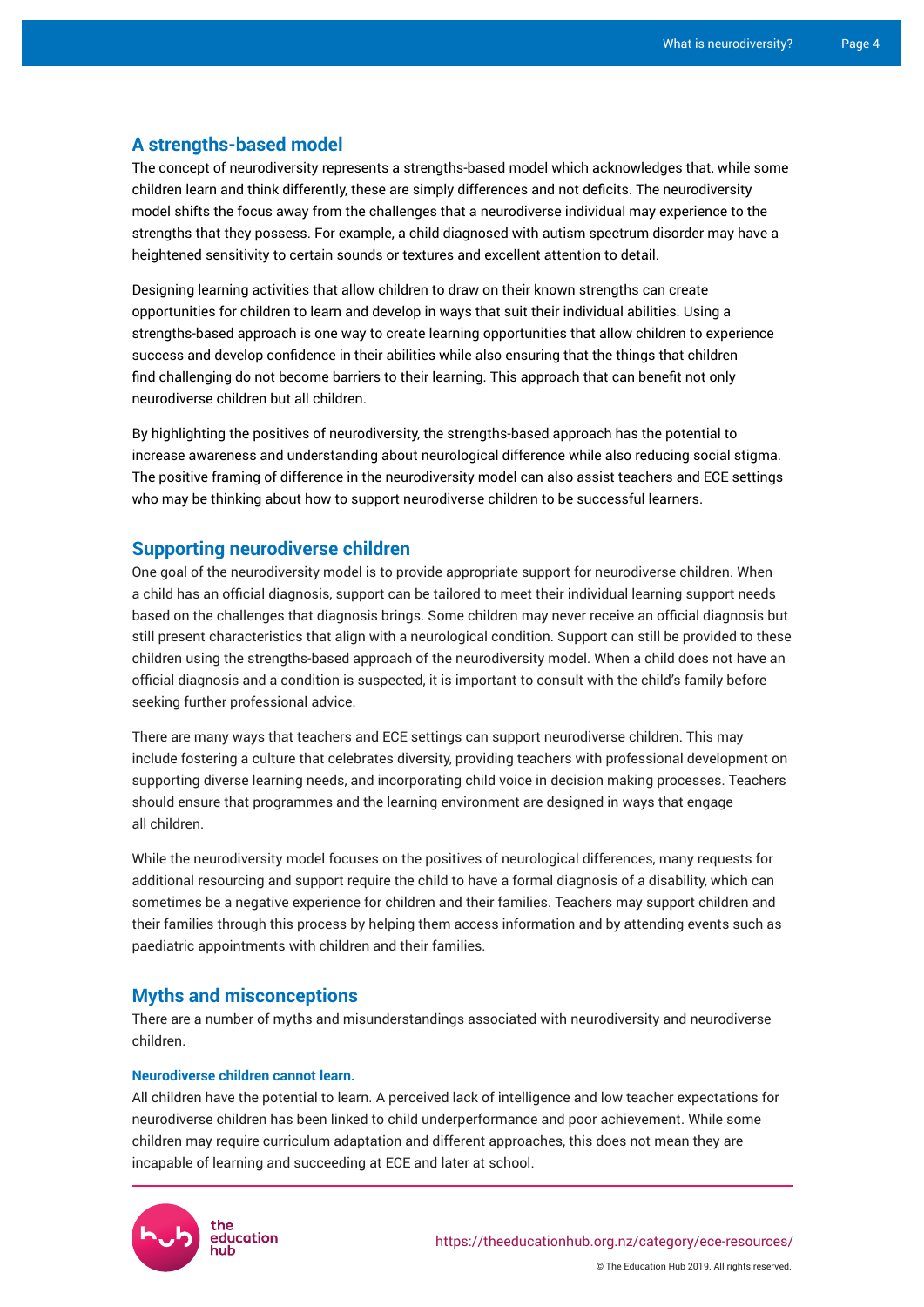#### **Neurodiversity means changing how we talk about people with neurological conditions.**

Neurodiversity is more than just changing the language we use to define neurological conditions. Neurodiversity is a model that challenges society's assumptions about what is normal and how they frame difference. Under this model, it is not the characteristics of neurological conditions but societies themselves that create barriers to the participation, achievement, and success of neurodiverse individuals.

#### **Neurological conditions can be cured.**

It is possible for some neurological conditions to be resolved over the course of a person's life. For example, some acquired neurological conditions can be temporary or episodic. Other neurological conditions, such as autism, are lifelong. The neurodiversity model seeks to redefine definitions of what is considered normal through framing diversity as natural as opposed to something that requires treatment or cure.

#### **It is the teacher's responsibility to make sure neurodiverse children are included in ECE settings.**

It is everyone's responsibility to make sure all children are included. Teachers, children and parents can all contribute to the culture of the learning environment, although teachers plays a key role as both a facilitator and role model for approaches to neurodiversity in ECE settings.

#### **References**

Armstrong, T. (2015). The myth of the normal brain: Embracing neurodiversity. AMA Journal of Ethics, 17(4), 348-352.

Armstrong, T., & Ebrary, Inc. (2012). Neurodiversity in the classroom: Strengthbased strategies to help children with special needs succeed in school and life. Alexandria, VA: ASCD.

Barnhart, G. (2015). Neurodiversity: Celebrating the unique abilities of persons with autism. Journal of Intellectual Disability Research, 59, 73.

Baron Cohen, S. (2017). Editorial Perspective: Neurodiversity - a revolutionary concept for autism and psychiatry. Journal of Child Psychology and Psychiatry, 58(6), 744-747.

Bélanger, S. & Caron, J. (2018). Evaluation of the child with global developmental delay and intellectual disability. Paediatrics & Child Health, 23(6), 403-410. doi:http://dx.doi.org.ezproxy.auckland.ac.nz/10.1093/pch/pxy093

Kapp, S. (2020). Autistic community and the neurodiversity movement: Stories from the frontline. Singapore: Palgrave Macmillan.

Kapp, S., Gillespie-Lynch, K., Sherman, L., & Hutman, T. (2013). Deficit, difference, or both? Autism and neurodiversity. Developmental Psychology, 49(1), 59-71.

Mcgee, M. (2012). Neurodiversity. Contexts, 11(3), 12–13. https://doi. org[/10.1177/1536504212456175](https://doi-org.ezproxy.auckland.ac.nz/10.1177/1536504212456175)

Masataka, N. (2017). Implications of the idea of neurodiversity for understanding the origins of developmental disorders. Physics of Life Reviews, 20, 85-108.

Owren, T., & Stenhammer, T. (2013). Neurodiversity: Accepting autistic difference. Learning Disability Practice (through 2013), 16(4), 32-37.